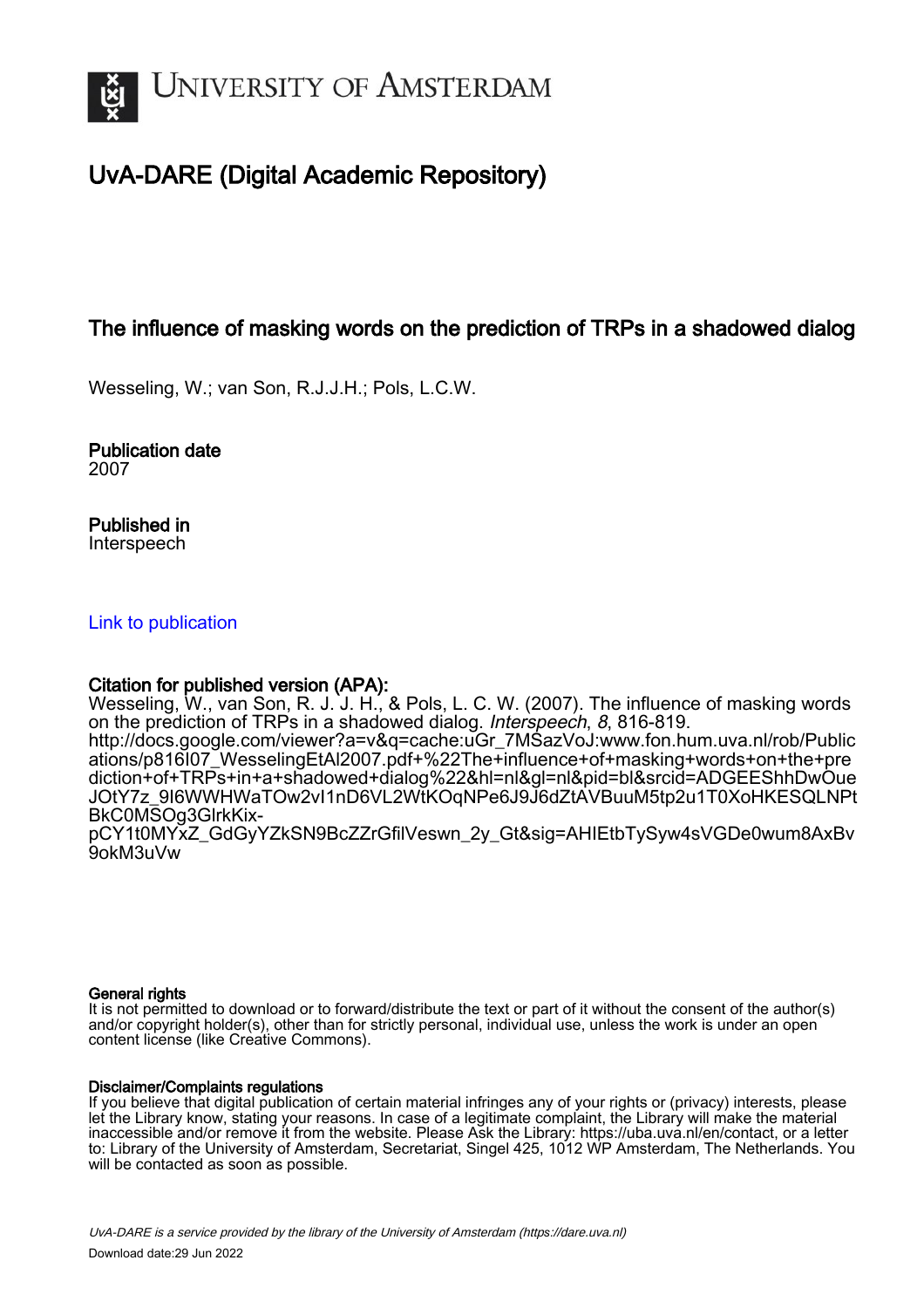# The influence of masking words on the prediction of TRPs in a shadowed dialog

*Wieneke Wesseling, R.J.J.H. van Son, and Louis C.W. Pols*

IFA/ACLC, University of Amsterdam, The Netherlands

W.Wesseling@uva.nl

## Abstract

It is well known that listeners can ignore disturbances in speech and rely on context to interpolate the message. This fact is used to determine the importance of individual words for projecting Transition Relevance Places, TRPs. Subjects were asked to shadow manipulated pre-recorded dialogs with minimal responses, saying *'ah'* when they feel it is appropriate. In these dialogs, at random, of each utterance, either one of the last four words was replaced by white noise (masked condition), or no word was replaced (non masked condition). The reaction times were analyzed for effects of masked words. The presence of masked words, even prominent words, did not affect the response times of our subjects unless the very last word of the utterance was masked. This indicates that listeners are able to seamlessly interpolate the missing words and only need the identity of the last word to determine the exact position of the TRP.

Index Terms: turn taking, masking, prominence

## 1. Introduction

Various studies show that listeners are able to reliably predict -or project - the end of the present speaker's turn (Transition Relevance Places, or TRPs), helping them to achieve smooth transitions of speaker turns in natural conversations [3, 2]. To be able to determine if utterances are coming to an end, listeners can use a variety of information sources. Our previous experiments showed that subjects could predict TRPs reliably in an 'intonation only' condition [14], proving that in the absence of syntactic and lexical information, a rising or falling end intonation alone is a sufficient - although impoverished cue for TRP projection. However, intonation might not be used to predict TRPs in normal speech [7, 14]. Another factor that seems to be an important cue for TRP detection, is the position of prominent words in the utterance. In [10] we showed that the presence of non-prominent words before a TRP reduces the delays of elicited and natural responses alike, even in impoverished speech. This suggests a model of TRP projection where the upcoming TRP can be predicted by the listener, using the last - unpredictable - prominent word as a starting point.

The information needed to predict an upcoming TRP can be split into global information about the number and type of words to expect before the TRP, and the precise end point of the last word. It can be expected that disturbing the last word will directly interfere with the timing of a TRP response. Disturbing words preceding the last word can be expected to interfere with predicting the relative position of the last word and, possibly, preparing for a response. Both of these effects depend on the predictability of the disturbed word. Prominent words are gen-



Figure 1: Perception-Central-Motor model of Reaction Times.  $\tau = \frac{1}{\alpha}$  is the average central integration time.  $\sigma$  is an unknown noise term. The average reaction time  $RT = t_p + t_m + \tau$ . The variance is  $var(RT) = \frac{1}{2}\sigma^2 \tau^3$ .

erally considered to be less predictable, and more important for understanding, than non-prominent words [10]. Therefore, it can be expected that disturbing prominent words will interfere more with the prediction of an upcoming TRP than disturbing a non-prominent word.

To test this, a reaction time paradigm was used, where subjects listened to recordings of natural dialogs, in which either one of the last four words of each utterance, or no word, was replaced by a Mask of white noise. They were asked to shadow the dialog and respond with minimal responses, saying 'ah', as if they were participants. The exact timing of the resulting responses is a sensitive probe into the processing of the available cues.

### 2. Materials and Methods

To compare processing of the masked and non-masked stimuli, a decision-making model by Sigman and Dehaene [8] is used (see fig. 1). In this model, mental decision-making is modeled as a noisy integrator that stochastically accumulates perceptual evidence from the sensory system in time [8], through a perceptual  $(P)$ , central decision-making  $(C)$  and a motor component  $(M)$ . RTs are the sum of a  $(P + M)$ -related deterministic response time,  $t_0$ , and a C-related random walk to a decision threshold, fully determined by an integration time  $\tau = \frac{1}{\alpha}$ , a measure of processing effort. Experiments by Sigman and Dehaene  $[8]$  showed that the central component  $C$  is responsible for almost all of the variance in response times (RTs). An important property of the model is that the proportion of the integration time constants  $(\tau)$  for two experimental conditions (e.g. *i* and *j*) can be determined from their respective variances  $(s_i^2)$ and  $s_j^2$ ) as:

$$
\frac{\tau_i}{\tau_j} = \sqrt[3]{\frac{s_i^2}{s_j^2}}\tag{1}
$$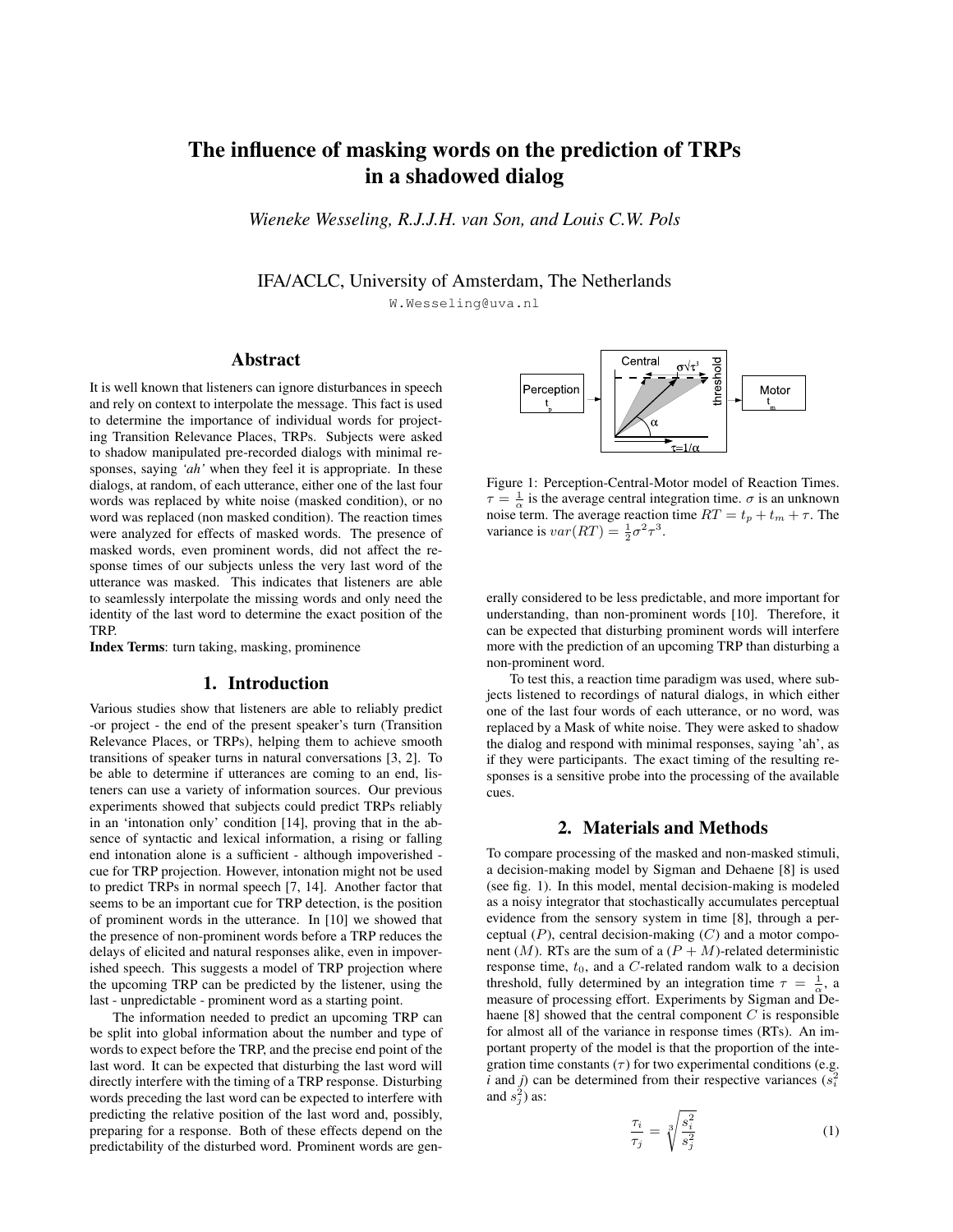

Figure 2: Example response waveform and segmentation. Top: Mono waveform of the stimulus, Center: laryngograph signal of a single response, Bottom: Annotation tiers for the automatic segmentation of the response and the transliterated utterances of the two speakers. The response delay is the interval between the vertical lines.

#### 2.1. Speech Materials

All speech materials were obtained from the Spoken Dutch Corpus (CGN) [5, 4], making hand-aligned utterances ("chunks"), word boundary segmentations, transliterations, and phonetic transcriptions available. Based on audio quality and on coverage of turn switching categories [12, 13], a stimulus set of 7 switchboard (8 kHz, dual channel telephone recordings) and 10 volunteer home recordings (16 kHz, stereo face-to-face) of 10 minutes each (total duration 165 min.) was selected. Each utterance was labeled by two judges on its discourse value.

#### 2.2. Stimulus preparation and presentation

Stimulus selection and preparation was identical as described by [12, 13, 14, 10]. The 17 dialog recordings were each divided into two overlapping 6 minute stimuli, i.e. the first and last 6 minutes of each dialog. From these 34 dialog fragments, the Stimuli Set was created by replacing one or none of the last four words of each utterance by a Mask of white noise, at a comfortable but convincing level. For each utterance in the stimuli, a number between -1 and 3 was randomly selected, with-1 representing No Mask, 0 representing a Mask on the last word, 1 on the penultimate word and so on. If the selected number was higher than the number of words in the utterance, there was no masking. Note that this procedure created a bias for no masking of words for utterances shorter than four words. The exact position of the Masks was based on the hand aligned word boundaries [5].

Stimuli were pseudo-randomized and balanced for presentation. Each of the 24 subjects heard a different subset and order of 10 dialog fragments from the Stimuli Set, making sure they never heard more than one fragment from the same original dialog.

Table 1: *Probability of response, given the position of the Mask (all data)*

| Position | Present. | No Resp. | Resp.  | Prob. of Resp. |  |
|----------|----------|----------|--------|----------------|--|
| last     | 13,066   | 8,872    | 4,194  | 0.321          |  |
| last-1   | 9.538    | 5.944    | 3.594  | 0.377          |  |
| $last-2$ | 8.558    | 5,200    | 3,358  | 0.392          |  |
| $last-3$ | 7,650    | 4,666    | 2.984  | 0.390          |  |
| No Mask  | 2.5627   | 1,8411   | 7,216  | 0.282          |  |
| Total    | 64.439   | 43,093   | 21.346 | 0.331          |  |



Figure 3: Distribution of reaction-time delays with respect to the position of the masked word. Bin size is 40ms. (# responses, all data) NM/2, unmasked utterances, counts are divided by 2 for scale, 0 is last word etc. #Spont/20 and #Tel/20 are the corresponding distributions of turn-switch delays for spontaneous speech and telephone conversations from the Spoken Dutch Corpus ([10], counts divided by 20 for scale).

#### 2.3. Response collection and processing

Stereo stimulus playback and response recording were done on a single laptop [12, 13]. Responses were recorded with a laryngograph (Laryngograph Ltd, Lx proc) at a 16 kHz sampling rate on one channel, with the fed-back (summed) mono version of the stimulus on the other channel for alignment purposes [12, 13]. 24 Naive, native Dutch subjects participated in the experiment. Subjects were paid, and had no prior knowledge about the aims of the experiment. To subjects was explained what Minimal Responses were (in layman's terms if necessary) and asked to act as if they were participating in the conversations they would hear. The subjects were asked to respond with 'AH' if possible, as often as they could. After two minutes of practice stimuli, none of the subjects had any problems with the tasks and all responded rather "naturally" to the stimuli.

Responses were automatically extracted as the voiced parts of the laryngograph recordings and individually aligned with the original conversations using the re-recorded mono stimulus signal. A Praat script [1, 12, 13] located and labeled these responses in the recordings, see fig. 2.

The RT delay was defined as the time between the start of the *Voiced* response and the closest utterance end (irrespective of the speaker) within a window of 2 seconds. Responses with a duration shorter than 15ms were discarded as spurious. The relevant utterance had to start at least 0.1 seconds before the start of the response. Furthermore, to make sure only utterances adding content to the conversation were regarded, all 'functional' utterances that were labeled as minimal responses, grounding acts or fixed, 'formulaic' expressions (e.g. 'listen',

Table 2: *Probability of response by position of Mask and length of utterance (all data)*

| Position | Length of utterance |       |       |       |       |  |  |
|----------|---------------------|-------|-------|-------|-------|--|--|
| of Mask  |                     |       |       |       | >4    |  |  |
| last     | 0.195               | 0.262 | 0.293 | 0.297 | 0.418 |  |  |
| $last-1$ |                     | 0.280 | 0.327 | 0.331 | 0.426 |  |  |
| $last-2$ |                     |       | 0.295 | 0.337 | 0.435 |  |  |
| $last-3$ |                     |       |       | 0.370 | 0.411 |  |  |
| No Mask  | 0.225               | 0.270 | 0.327 | 0.351 | 0.419 |  |  |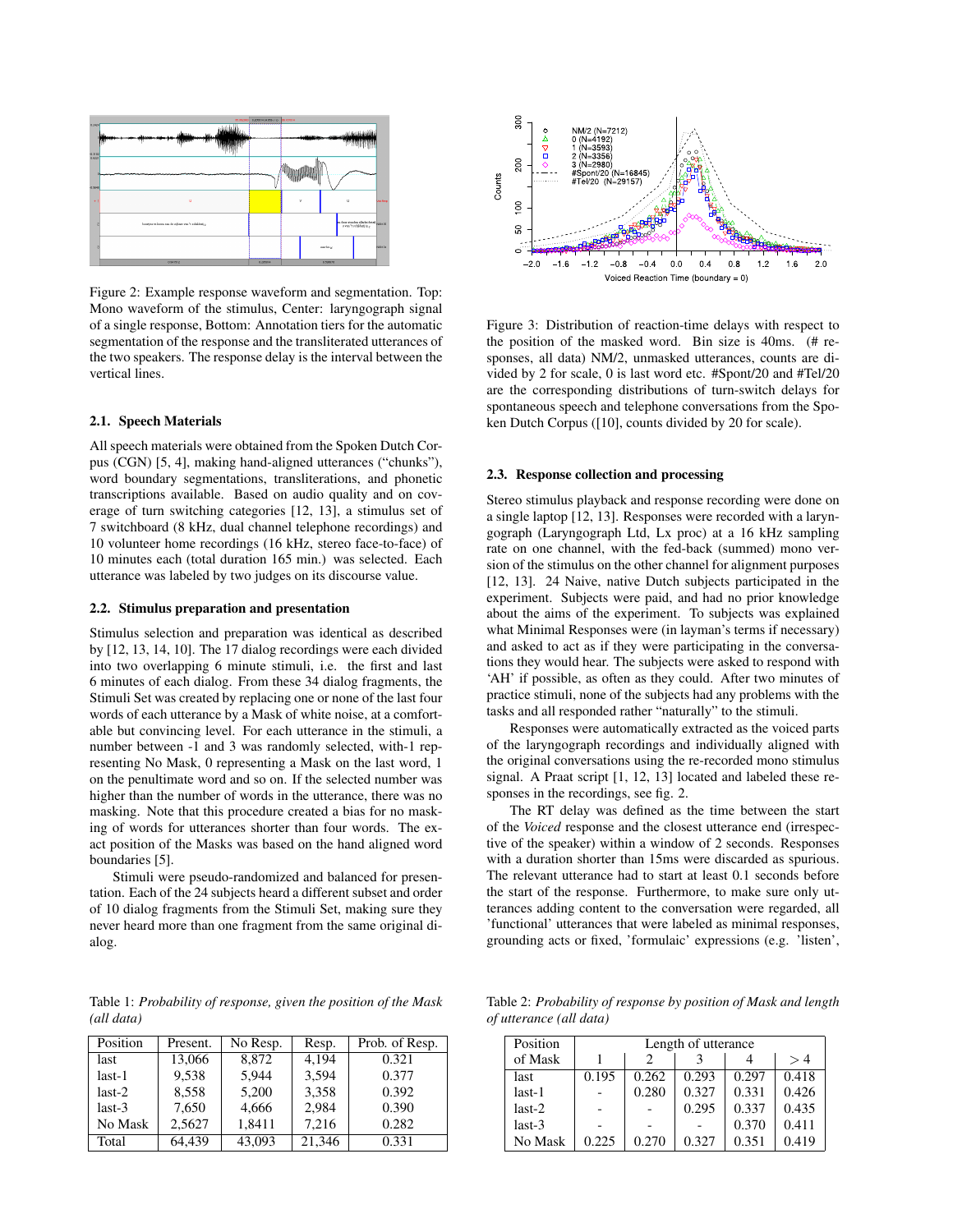

Figure 4: Mean Reaction-time delays for different Mask positions with respect to utterance length.



Figure 5: Mean relative reaction-time delays for Length and Mask position.

'hold on', 'no really?') were disregarded (except where indicated that all data were used), as well as interjections, hesitations, and all utterances labeled with 'x', like coughs and unintelligible speech.

#### 3. Results

In total, 24 hours of recordings containing 64,439 utterances were presented to the 24 subjects, which elicited 21,436 responses (see table 1). The distribution and probability of responses with respect to the position of the Mask is given in table 1. At the current level of analysis, we did not distinguish between the prescribed 'AH' responses and other, more complex, responses [12, 13].

In table 2 the probability of a response is given as a function of the utterance length and the position of the masked word. Subjects were more likely to respond to unmasked utterances  $(p < 0.001, \chi^2 \text{ test})$  and longer utterances  $(p < 0.001, \chi^2 \text{ test})$ . The distribution of response times is displayed in figure 3. The distribution of reaction times in our experiments are comparable to the delays we found in natural turn-switches as exemplified by the spontaneous speech and telephone recordings.

Figure 4 shows the average reaction-time delays for the different Mask positions with respect to utterance length. A clear effect can be seen for utterance length for all utterances (length for all data,  $p < 0.001$ , ANOVA), specifically for unmasked ut-



Figure 6: Standard deviation for different Mask positions with respect to utterance length.



Figure 7: Mean relative reaction-time for position of last prominent word and Mask position (utterance length  $> 2$ ).

terances, (length for unmasked data,  $p < 0.001$ , ANOVA) and all utterances with masked words pooled (length for all masked data,  $p < 0.01$ , ANOVA but individual Mask positions did not differ significantly  $p > 0.05$ ).

Figure 5 shows the *relative* RT for the Mask position and length, compared to unmasked utterances of the same length from the same subject. If the last word of the utterance is masked (in figure 5 number of words following Mask  $= 0$ ), an effect of masking can be found on the reaction times compared to the unmasked condition ( $p < 0.01$ , Wilcoxon Matched Pairs Signed Ranks test). An exception may be the single word utterances, where responses might be faster in the (whole-utterance) masked condition than in the unmasked condition. However, this could not be resolved statistically in this data set. No statistically significant effect of utterance length on reaction times is found for masked words before the last word.

Figure 6 shows the standard deviations for the different Mask positions with respect to utterance length. For utterances with a length of 1 or 2 words, masked utterances have a larger standard deviation, and thus a larger integration time (see fig.1) than unmasked utterances (Length=1,  $p < 0.001$ , Length=2,  $p < 0.01$ , F-test). For longer utterances, this trend continues, but is no longer significant. No effect for length on standard deviation of delays was found.

Fig 7 shows the mean RTs for the position of the last *prominent* word and the position of the Mask relative to that last